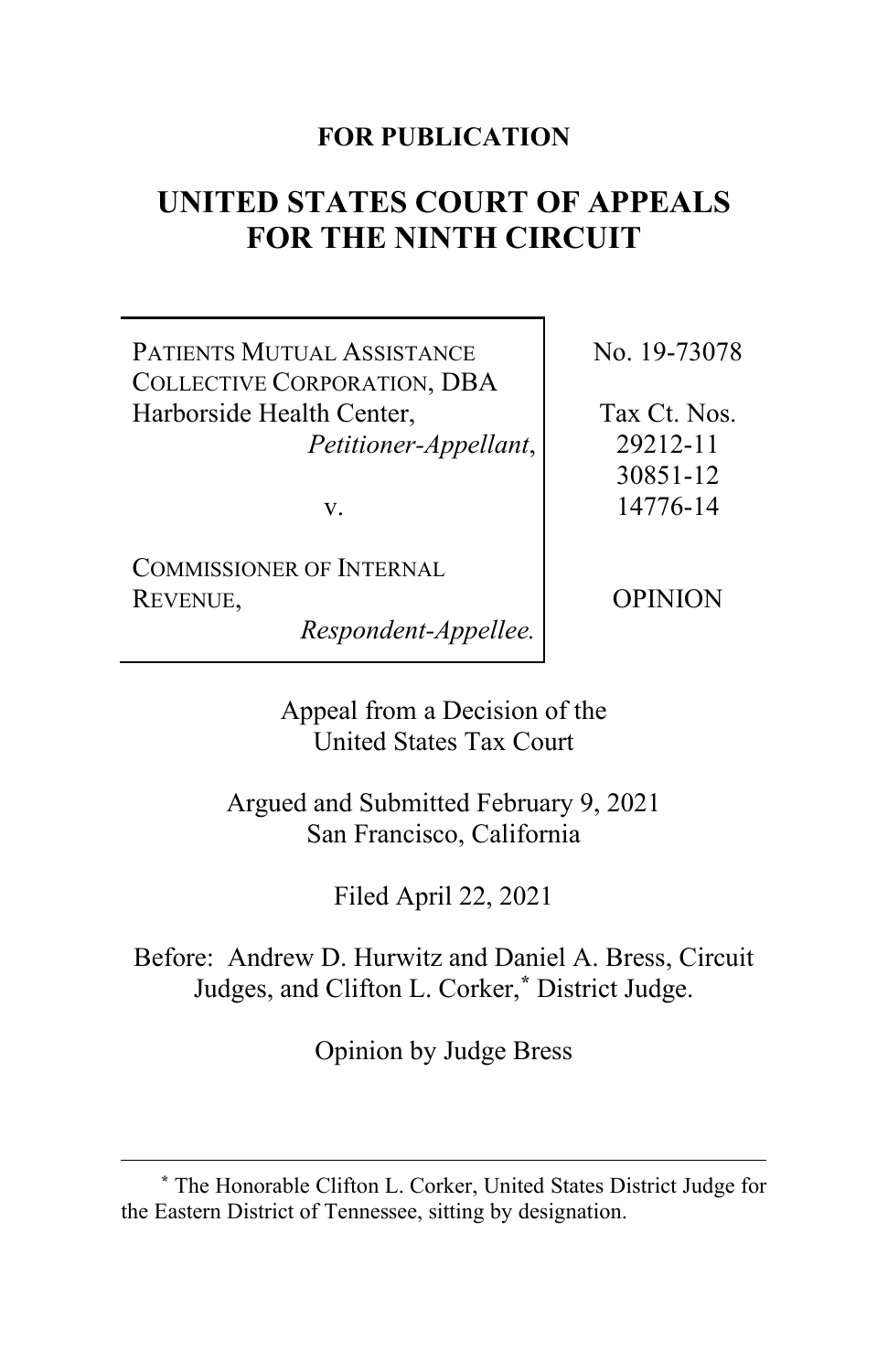# **SUMMARY[\\*\\*](#page-1-0)**

### **Tax**

The panel affirmed the Tax Court's decision on a petition for redetermination of federal income tax deficiencies that turned on whether a cannabis dispensary that purchases the marijuana it resells and values its inventory using the cost method of accounting must account for its inventory cost in accordance with Treasury Regulation § 1.471-3(b).

Patients Mutual Assistance Collective Corporation, dba Harborside Health Center ("Harborside"), is one of the largest marijuana dispensaries in the country. For the years at issue, Harborside was a not-for-profit corporation and medicinal cannabis collective that operated a retail cannabis dispensary under California state law. Harborside claimed tens of millions of dollars in exclusions. The Commissioner of Internal Revenue disallowed nearly all of them, then issued notices of deficiency. On a petition for redetermination of the deficiencies, the Tax Court ruled in favor of the Commissioner, and this appeal followed.

Most corporations can claim deductions for "ordinary and necessary expenses" that are "paid or incurred during the taxable year in carrying on any trade or business." I.R.C. § 162(a). However, otherwise allowed deductions are not available to taxpayers who engage in certain activities that Congress regards as unlawful, I.R.C. § 280E, including trafficking in controlled substances like marijuana. The panel first declined to consider the constitutional claim, not

<span id="page-1-0"></span>**<sup>\*\*</sup>** This summary constitutes no part of the opinion of the court. It has been prepared by court staff for the convenience of the reader.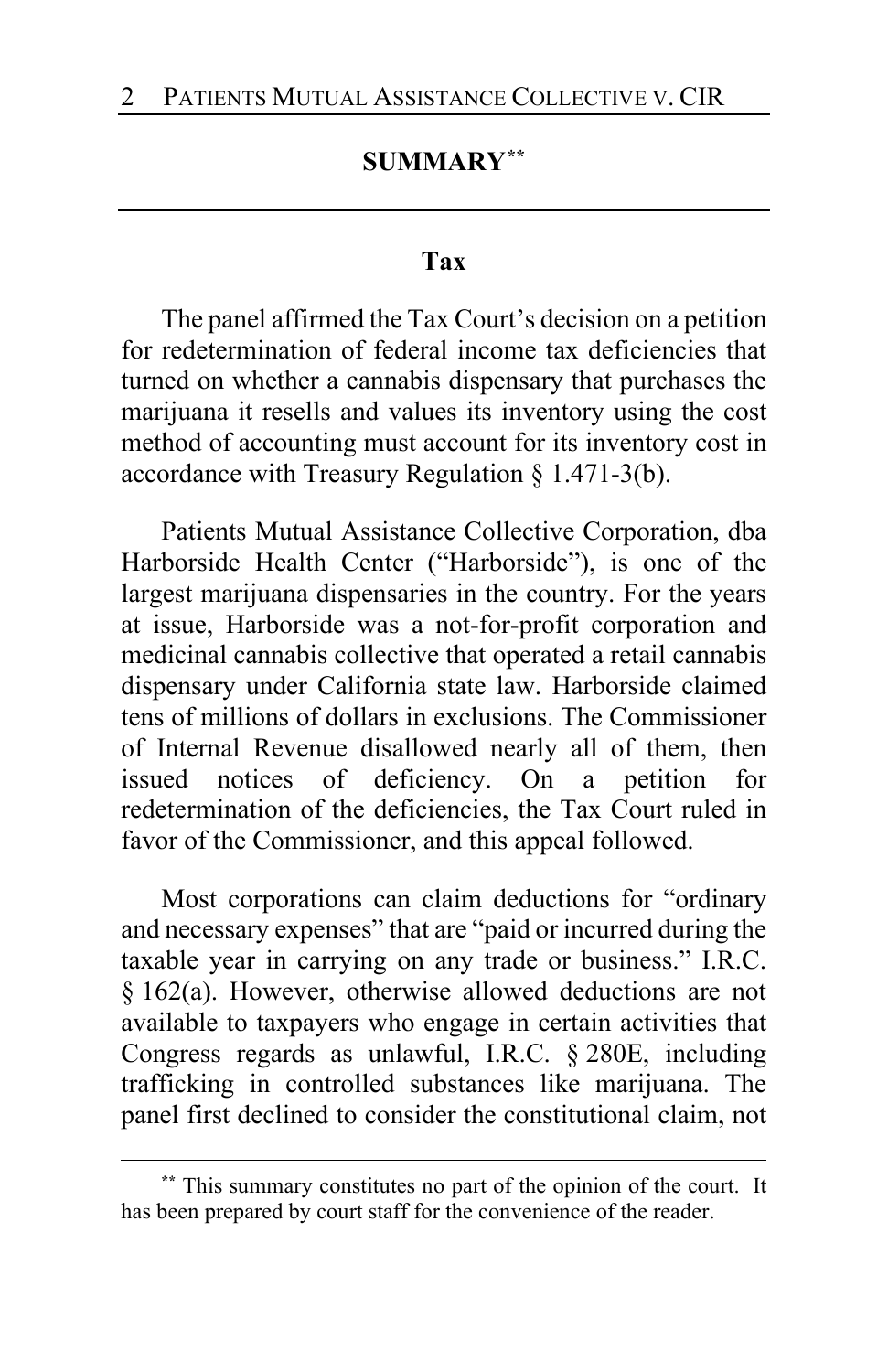raised in the Tax Court, that § 280E violates the Sixteenth Amendment.

Harborside next argued that some of its expenditures, even if they cannot be deducted under § 280E, can be excluded from income as part of its inventory cost under general inventory tax accounting rules. Rejecting Harborside's arguments that would have made more of its costs excludible for tax purposes, the panel held that the Tax Court did not err in concluding that Harborside's inventory cost is determined by Treas. Reg. § 1.471-3(b), which applies to a purchaser and reseller of the products it sells.

The panel declined to consider Harborside's argument, not raised before the Tax Court, that the Tax Court should have allowed at least some of Harborside's claimed exclusions as "necessary charges incurred in acquiring possession of the goods" under Treas. Reg. § 1.471-3(b). The panel therefore expressed no opinion on whether any of Harborside's claimed exclusions may have been properly regarded as inventory costs under § 1.471-3(b), nor did it address arguments made by amici curiae that Harborside did not advance on appeal.

# **COUNSEL**

James B. Mann (argued), Brooklyn, New York, for Petitioner-Appellant.

Nathaniel S. Pollock (argued), Francesca Ugolini, and Michael J. Haungs, Attorneys; T. Joshua Wu, Deputy Assistant Attorney General; Richard E. Zuckerman, Principal Deputy Assistant Attorney General; Tax Division, United States Department of Justice, Washington, D.C.; for Respondent-Appellee.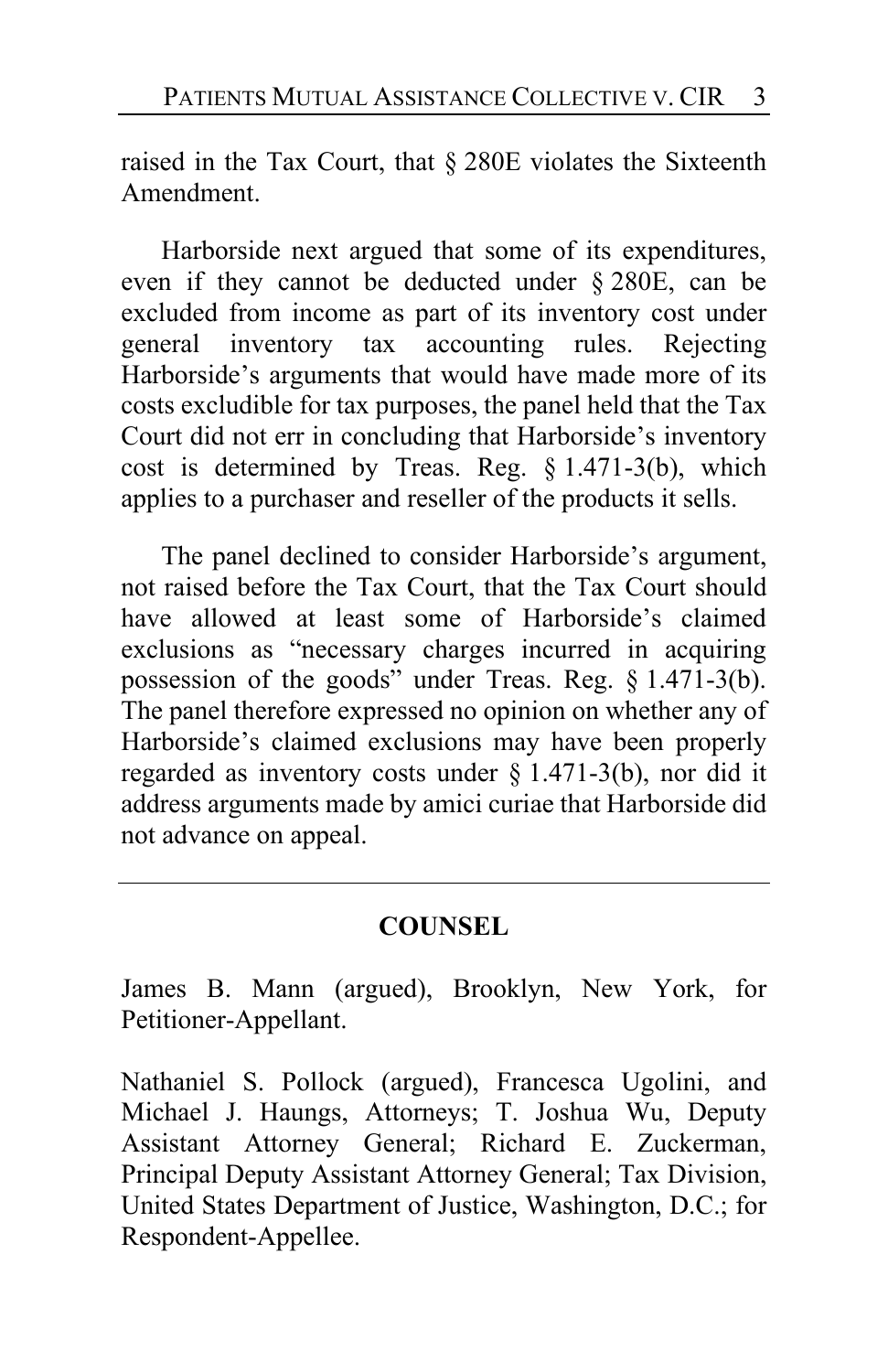Charles C. Sipos and Lauren Watts Staniar, Perkins Coie LLP, Seattle, Washington; Barak Cohen and Tre A. Holloway, Perkins Coie LLP, Washington, D.C.; for Amicus Curiae National Cannabis Industry Association.

Jennifer E. Benda, Hall Estill Hardwick Gable Golden & Nelson P.C., Denver, Colorado, for Amici Curiae Marijuana Industry Group and Cannabis Trade Federation Action.

### **OPINION**

BRESS, Circuit Judge:

On its face, this tax case presents the technical issue whether a cannabis dispensary that purchases the marijuana it resells and that values its inventory using the cost method must account for its inventory cost in accordance with section 1.471-3(b) of the Treasury Regulations. But at its core, this dispute reflects the latest attempt by a medical marijuana retailer to ameliorate the significant tax consequences Congress has prescribed for businesses that Congress regards as trafficking in controlled substances. Under federal law, those prohibited substances include marijuana, even though some states have more recently legalized its sale. This disharmony between federal and state law produces the multi-million-dollar tax controversy before us. Ultimately, we hold that the taxpayer's arguments either are without merit or were not preserved for our review. We therefore affirm the Tax Court.

I

The taxpayer is Patients Mutual Assistance Collective Corporation, one of the largest marijuana dispensaries in the United States. It is a C corporation under federal tax law that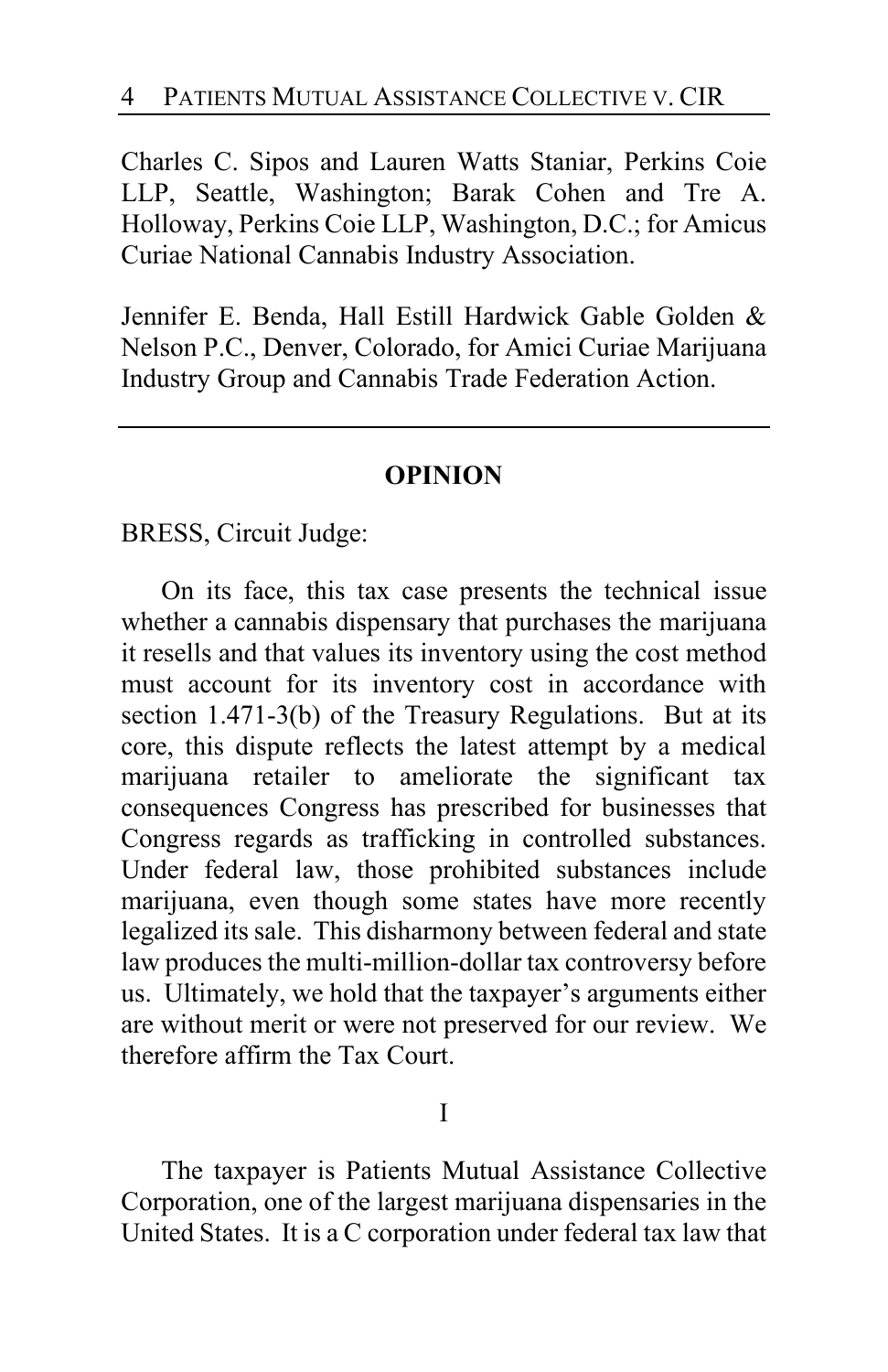does business as Harborside Health Center. We refer to it as "Harborside." This appeal concerns Harborside's corporate income tax liabilities for its tax years ending July 31, 2007 through July 31, 2012. To understand Harborside's arguments, it is necessary to have some understanding of its business.

Harborside operates a retail cannabis dispensary. For the years at issue, Harborside was a not-for-profit corporation and medicinal cannabis collective operating under California laws governing medical marijuana operations. *See* Cal. Health & Safety Code §§ 11362.765(a), 11362.768. Consistent with California law, Harborside sold products only to individuals who possessed a physician's written recommendation for medical marijuana. *See id.* § 11362.5(d). Prospective members also had to sign a cultivation agreement permitting other Harborside members to grow marijuana on their behalf as part of the Harborside collective.

Harborside sold several categories of products, including "buds," or cannabis flowers. Harborside purchased buds from its patients-growers and did not grow any itself. Would-be sellers brought buds to Harborside's purchasing office, where a Harborside employee would inspect and test the buds for quality. If the buds were acceptable, the employee negotiated a purchase price. Once Harborside purchased the buds, it stored them in a secure vault and sent a sample for third-party laboratory testing. If the results were satisfactory, employees would reinspect, trim, weigh, package, and label the buds in preparation for resale.

Harborside also purchased from nurseries marijuana "clones," i.e., "cuttings from a female cannabis plant that can be transplanted and used to cultivate marijuana." After acquiring clones, Harborside stored, cared for, and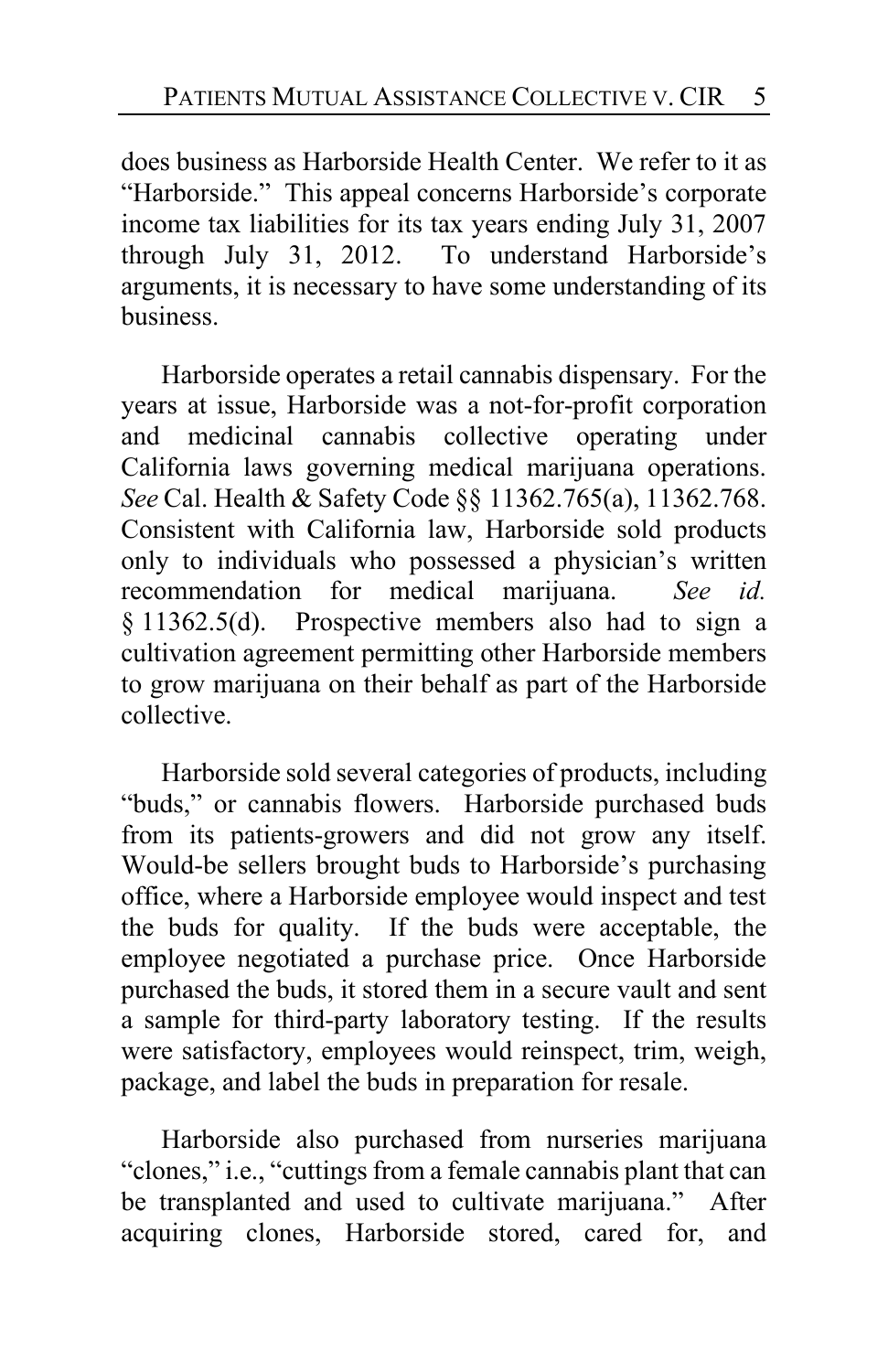repackaged them before sale. Additionally, Harborside purchased and resold other marijuana-containing products, such as extracts and oils, which it purchased from other marijuana collectives, as well as non-marijuana products such as branded shirts and various marijuana-related paraphernalia.

As a C corporation, Harborside pays corporate income tax on its "taxable income." I.R.C. § 11(a); *see also id.* § 1361(a)(2) (defining "C corporation").**[1](#page-5-0)** Taxable income is determined through a multi-step process. A taxpayer first computes its "gross income." I.R.C. § 63(a). For a "merchandising" business such as Harborside, gross income includes the business's "total sales, less the cost of goods sold." Treas. Reg.  $\S 1.61-3(a)$ . That "cost" is said to be "excluded" from the taxpayer's income. *See Max Sobel Wholesale Liquors v. Comm'r*, 630 F.2d 670, 671 (9th Cir. 1980); *see also* Treas. Reg. § 1.162-1(a) (providing that "[t]he cost of goods purchased for resale" is treated as an exclusion from gross receipts).

Once a taxpayer has calculated its gross income, it subtracts any "deductions," such as ordinary and necessary business expenses, to which it is entitled. I.R.C. §§ 63(a), 161; *see, e.g.*, *id.* § 162(a). The remaining amount is the taxpayer's "taxable income." *Id.* § 63(a). The regulations further provide that no item shall be treated as a deductible business expense "to the extent that it is used by the taxpayer in computing the cost of property included in its inventory,"

<span id="page-5-0"></span>**<sup>1</sup>** Unless otherwise specified, all statutory and regulatory references are to the Internal Revenue Code or the Treasury Regulations, respectively codified as Title 26 of the United States Code and Title 26 of the Code of Federal Regulations.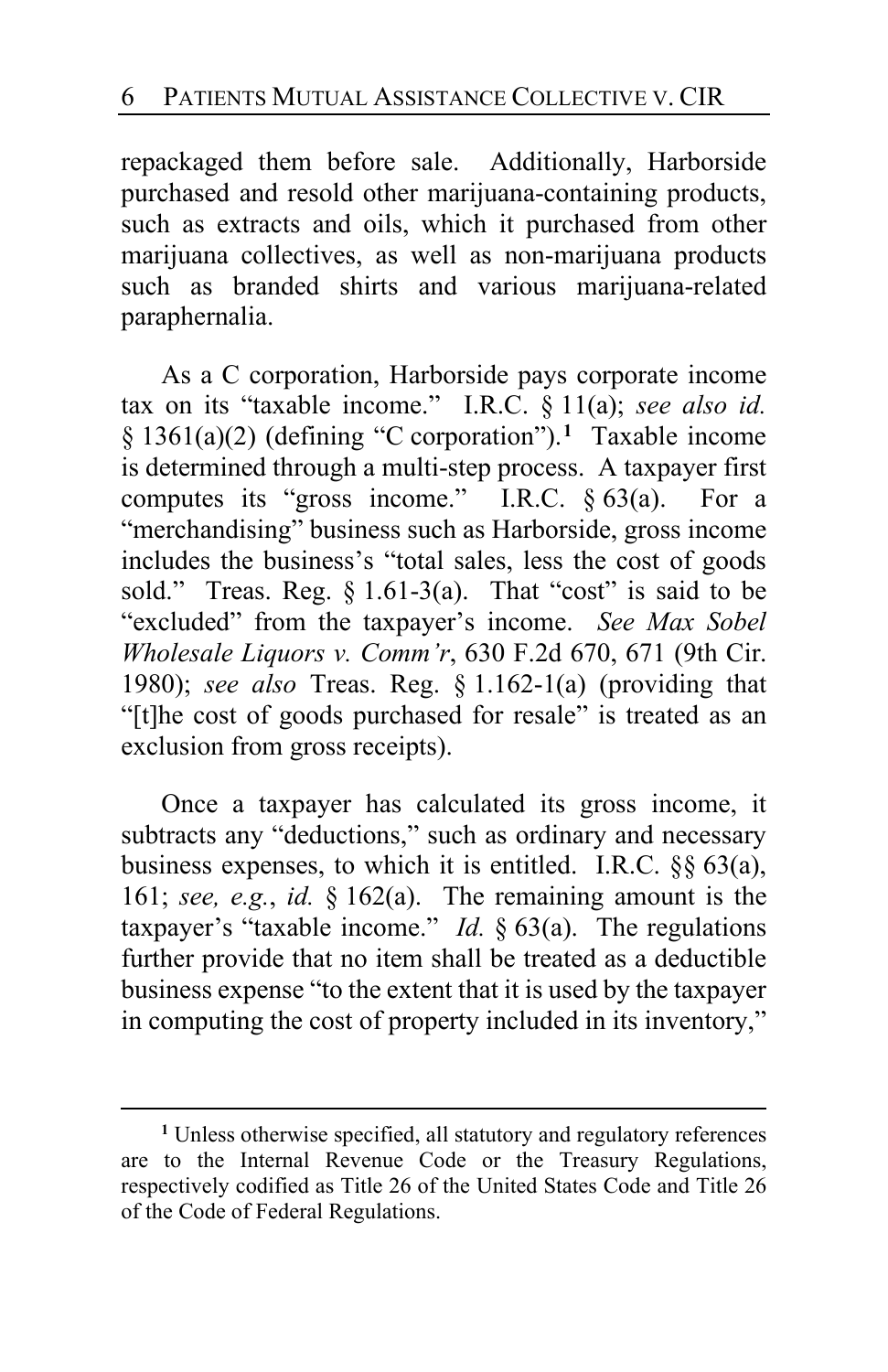because in that case the item is properly treated as an exclusion. Treas. Reg.  $\frac{1.162 - 1}{a}$ .

A stylized example may be helpful to show how these concepts work in practice. If a corporation purchased 100 domino sets for \$6 each and resold them for \$8 each, its gross sales would be \$800. It would then *exclude* cost of goods sold of \$600, resulting in gross income of \$200. If the corporation also paid wages of \$50 and rent of \$25, it would seek to *deduct* those expenses under section 162(a), resulting in taxable income of \$125.

The tax consequences are markedly different, however, if one is in the business of selling marijuana. Most corporations can claim deductions for "ordinary and necessary expenses," such as employee salaries, rent, and license fees, "paid or incurred during the taxable year in carrying on any trade or business." I.R.C. § 162(a). But taxpayers may not take the otherwise allowed deductions when they engage in certain activities that Congress regards as unlawful. *See, e.g.*, *Max Sobel*, 630 F.2d at 671. That includes trafficking in controlled substances.

Section 280E is the relevant provision, and it states:

No deduction or credit shall be allowed for any amount paid or incurred during the taxable year in carrying on any trade or business if such trade or business (or the activities which comprise such trade or business) consists of trafficking in controlled substances (within the meaning of schedule I and II of the Controlled Substances Act) which is prohibited by Federal law or the law of any State in which such trade or business is conducted.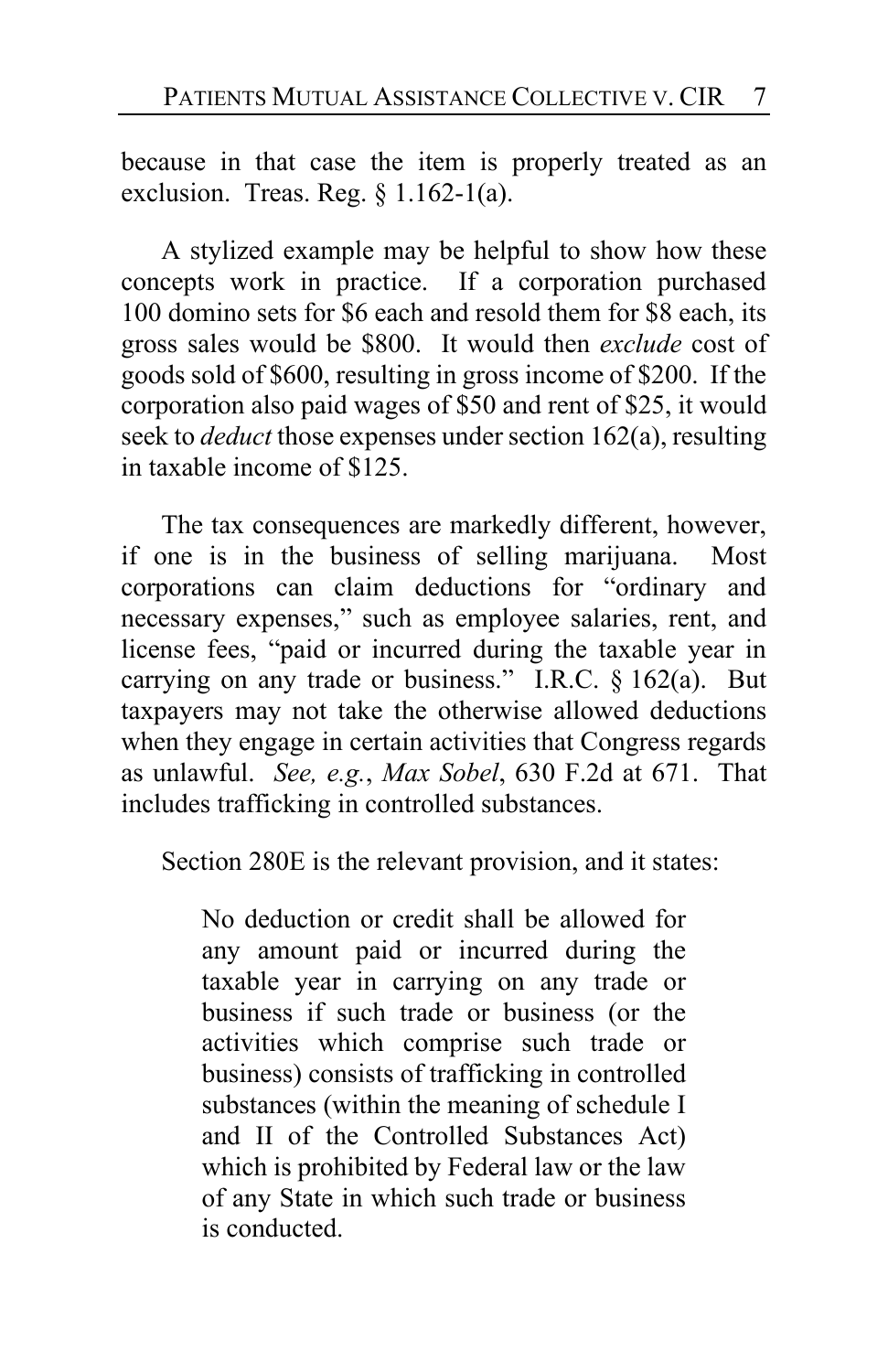I.R.C. § 280E. Under federal law, marijuana is such a controlled substance. *See* 21 U.S.C. § 812(c), sch. I(c)(10); 21 C.F.R. § 1308.11(d)(23); *Olive v. Comm'r*, 792 F.3d 1146, 1148 (9th Cir. 2015).

Harborside concedes it is subject to section 280E. Nevertheless, on its tax returns for the years at issue, Harborside claimed tens of millions of dollars in exclusions for cost of goods sold and business expense deductions. The Commissioner of Internal Revenue disallowed nearly all those exclusions and deductions and issued Harborside notices of deficiency showing over \$29 million in tax deficiencies for those years.

Harborside petitioned the Tax Court for redetermination of the deficiencies. After Harborside provided additional substantiation of its costs, the Commissioner agreed that amounts Harborside paid its suppliers to purchase goods were excludible. But he continued to deny Harborside's other claimed exclusions and all its claimed deductions.

After a three-day trial, the Tax Court ruled in favor of the Commissioner. *Patients Mut. Assistance Collective Corp. v. Comm'r*, 151 T.C. 176 (2018). That decision addressed a range of issues, many of which Harborside does not raise on appeal. The parties then agreed to stipulated decisions under Tax Court Rule of Practice and Procedure 155 that identified approximately \$11 million in agreed-upon deficiencies. According to the government, roughly \$1 million of that amount corresponds to the disallowed exclusions, with the remainder due to the denied deductions.

This timely appeal followed. We have jurisdiction to review the Tax Court's decisions under I.R.C. § 7482.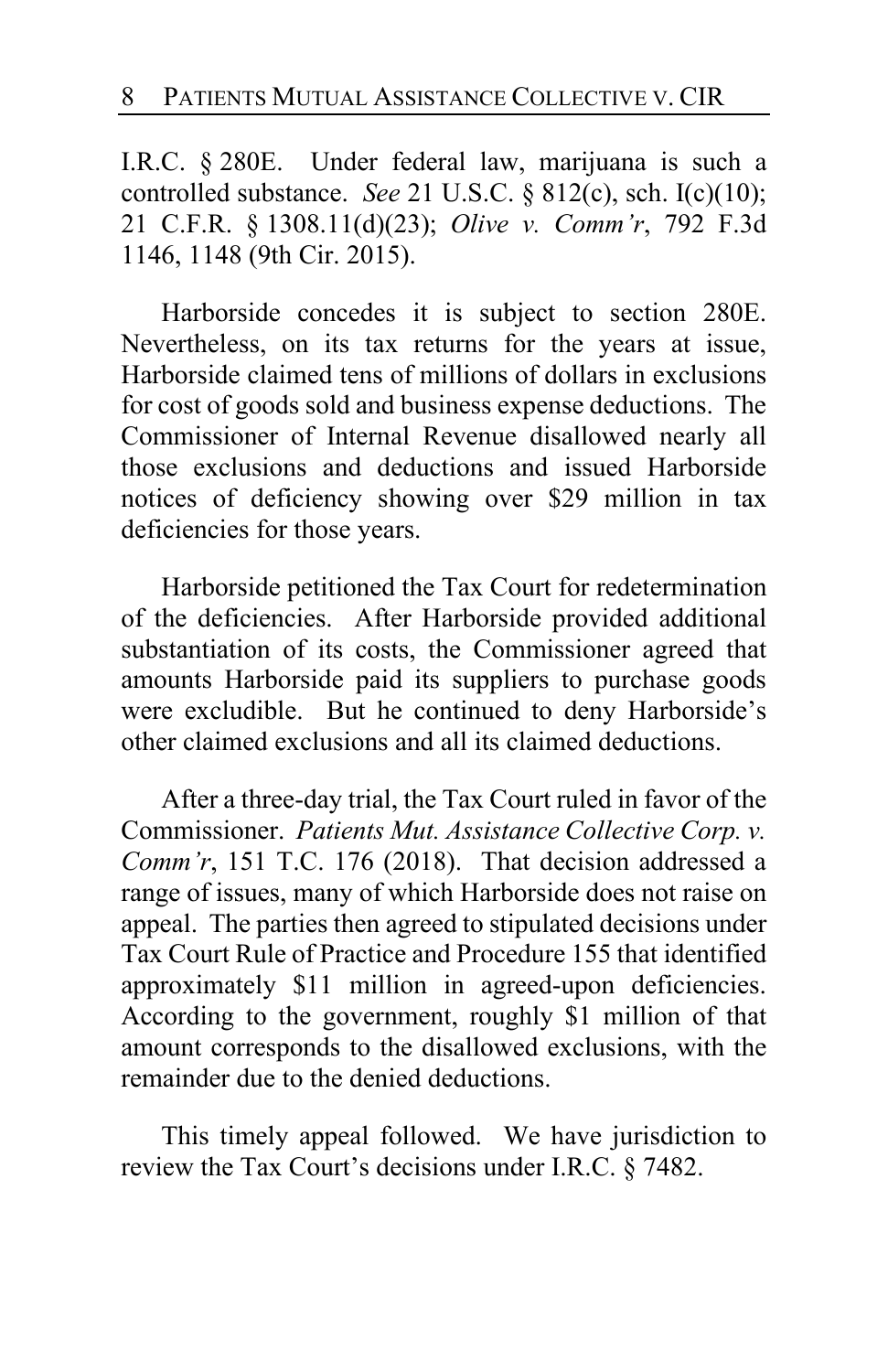#### II

On appeal, Harborside's strategy is twofold: take out section 280E as unconstitutional under the Sixteenth Amendment and, if that fails, seek a more favorable ruling on its exclusions, so that some of what it cannot deduct under section 280E might instead be treated as cost of goods sold excludible from gross receipts. We conclude that Harborside's various arguments must be rejected.

#### A

We begin with its constitutional challenge. In recent years, cannabis businesses have tried to secure rulings invalidating section 280E as unconstitutional. These efforts have not been successful. The Tax Court recently rejected the argument that section 280E violates the Eighth Amendment's Excessive Fines Clause. *N. Cal. Small Bus. Assistants Inc. v. Comm'r*, 153 T.C. 65, 72 (2019) (reviewed opinion). And the Tenth Circuit recently upheld section 280E against a Sixteenth Amendment challenge. *Alpenglow Botanicals, LLC v. United States*, 894 F.3d 1187, 1201 (10th Cir. 2018).

Reprising an argument similar to the one the Tenth Circuit turned down, Harborside argues that the corporate income tax, as modified by section 280E, is a "direct tax" that taxes more than "incomes," in violation of the Sixteenth Amendment. The most immediate problem, however, is that Harborside did not raise this constitutional challenge in the Tax Court.

Although Harborside did mention the Sixteenth Amendment in its Tax Court briefing, it did so only as part of an unrelated constitutional avoidance argument. Specifically, Harborside argued that the Commissioner's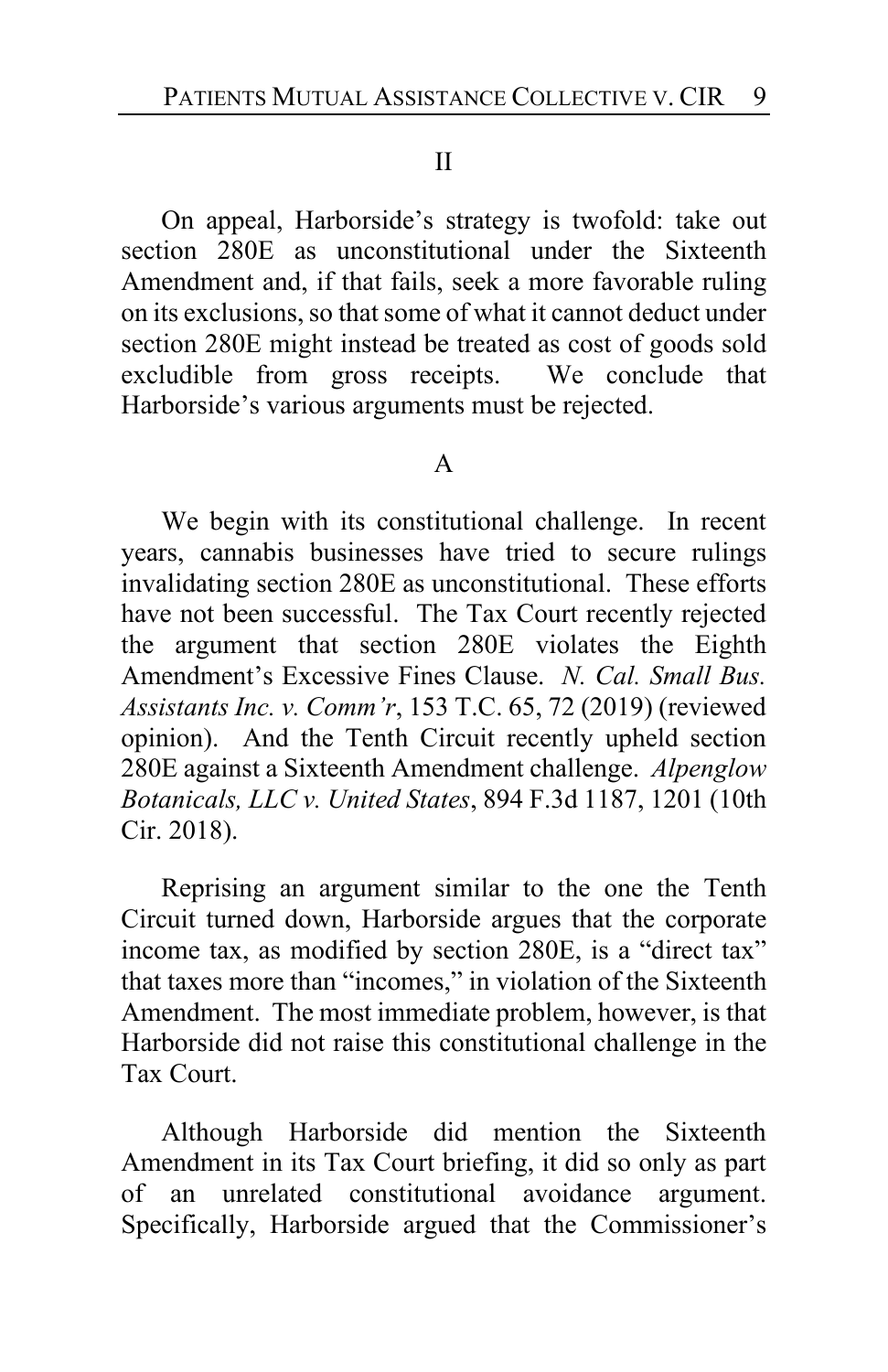denial of exclusions under the uniform capitalization, or UNICAP, rules of section 263A could render those rules unconstitutional given that section 280E also disallows deductions for those amounts. Before this court, however, Harborside explicitly abandoned its section 263A argument, and it points to no other occasion when it raised the Sixteenth Amendment before the Tax Court. Nor did the Tax Court in its extensive opinion address the Sixteenth Amendment argument that Harborside asserts here.

"Absent exceptional circumstances, this court will not consider an argument that was not first raised in the Tax Court." *Sparkman v. Comm'r*, 509 F.3d 1149, 1158 (9th Cir. 2007). In a previous case challenging section 280E on constitutional grounds, we declined to consider the argument because the taxpayer had not raised its challenge in the Tax Court. *See Canna Care, Inc. v. Comm'r*, 694 F. App'x 570, 571 (9th Cir. 2017). Harborside provides no basis to treat this case any differently. We therefore decline to consider Harborside's constitutional claim.

#### B

### 1

But just because Harborside is unentitled to deductions does not necessarily mean it cannot take exclusions for some of the amounts at issue. Section 280E does not purport to deny to those taxpayers within its scope the ability to seek exclusions that are available to other businesses. *Patients Mutual*, 151 T.C. at 204; *Alterman v. Comm'r*, 115 T.C.M. (CCH) 1452, 1460 (2018); *Olive v. Comm'r*, 139 T.C 19, 32, 38 (2012). Harborside therefore argues that some of its expenditures, if they cannot be deducted, are actually part of its inventory cost under the general inventory tax accounting rules of section 471.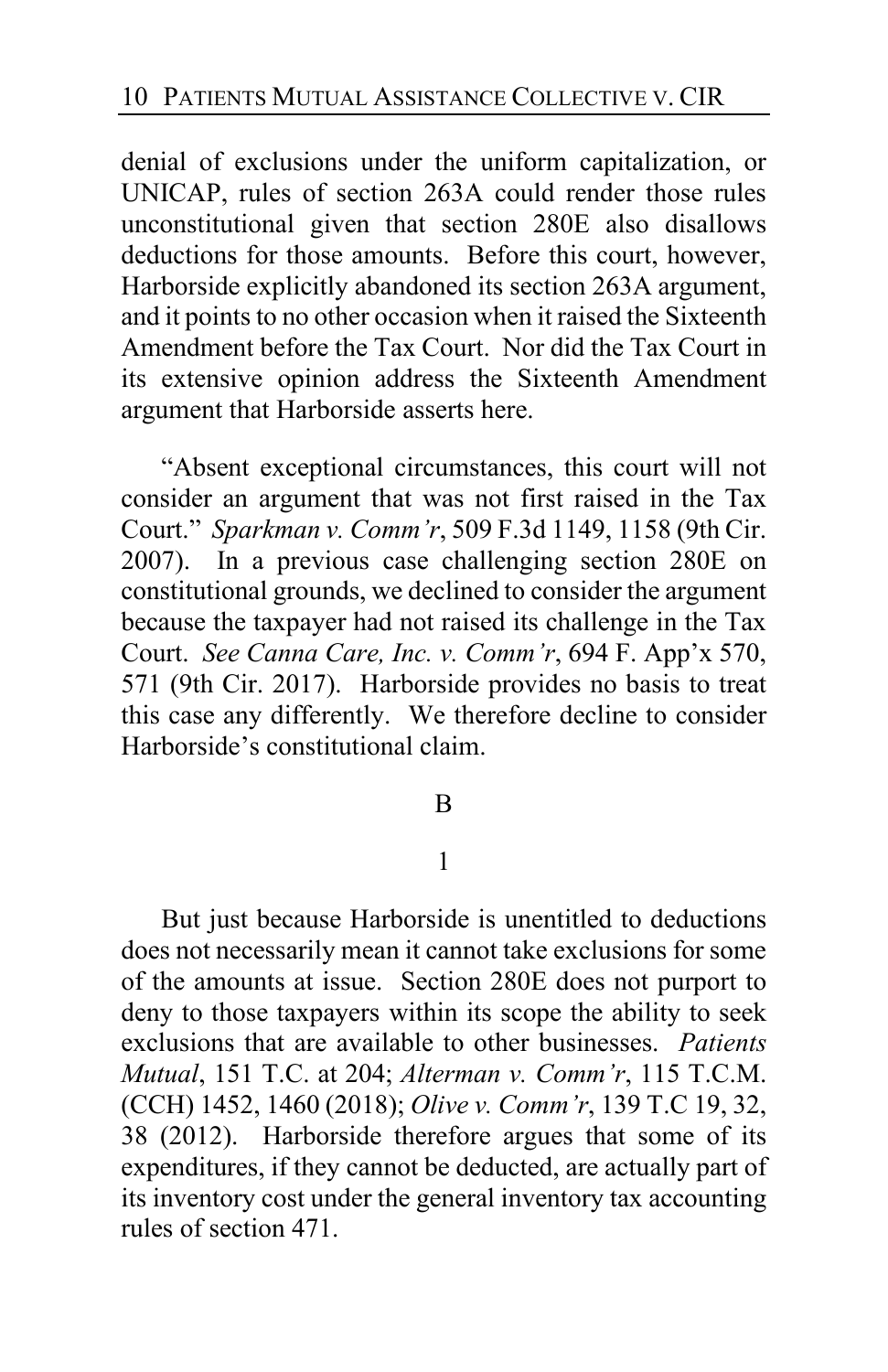We pause to note the peculiarity of Harborside's position, which is a function of the world that section 280E creates. As the Tax Court explained, all else being equal, taxpayers generally prefer deductions over exclusions. *Patients Mutual*, 151 T.C. at 205 & n.23, 207. This is because a taxpayer generally can avail itself of the benefit of a deduction—decreased taxable income, and thus lowered taxes—in the same tax year in which it paid or incurred the corresponding amount. *Id.* at 205; *see, e.g.*, I.R.C. § 461(a). In contrast, a merchandising taxpayer typically receives the tax benefit from an exclusion in the year in which it sells (or otherwise disposes of) the product associated with that exclusion (which may be years into the future). *Patients Mutual*, 151 T.C. at 205; *see, e.g.*, I.R.C. § 451(a).**[2](#page-10-0)**

But although exclusions generally are not as good as deductions, they are better than nothing. So contrary to taxpayers' usual preferences, and in an evident attempt to alleviate the effect of section 280E, Harborside takes the otherwise sub-optimal position that various expenditures it

<span id="page-10-0"></span>**<sup>2</sup>** Taxpayers engaged in merchandising businesses often are subject to the UNICAP rules under section 263A, under which they must capitalize the costs of inventory acquired for resale, including certain "indirect costs ... which are allocable to" the inventory. I.R.C. § 263A(a)(2)(B); Treas. Reg. § 1.263A-1(c)(1). Taxpayers subject to section 263A would recover those costs as they sell or otherwise dispose of items in their inventories. *See Mertens Law of Federal Income Taxation* § 16.41, Westlaw (Mar. 2021 Update). However, section 263A expressly prohibits the capitalization of "[a]ny cost which (but for [the UNICAP rules]) may not be taken into account in computing taxable income for any taxable year." Treas. Reg. § 1.263A-1(c)(2); *see also* I.R.C. § 263A(a) (flush language). In other words, if a cost is not deductible, it cannot be capitalized under section 263A. On that basis, the Tax Court determined that the UNICAP rules were inapplicable to Harborside, *Patients Mutual*, 151 T.C. at 209, a determination that Harborside does not dispute on appeal.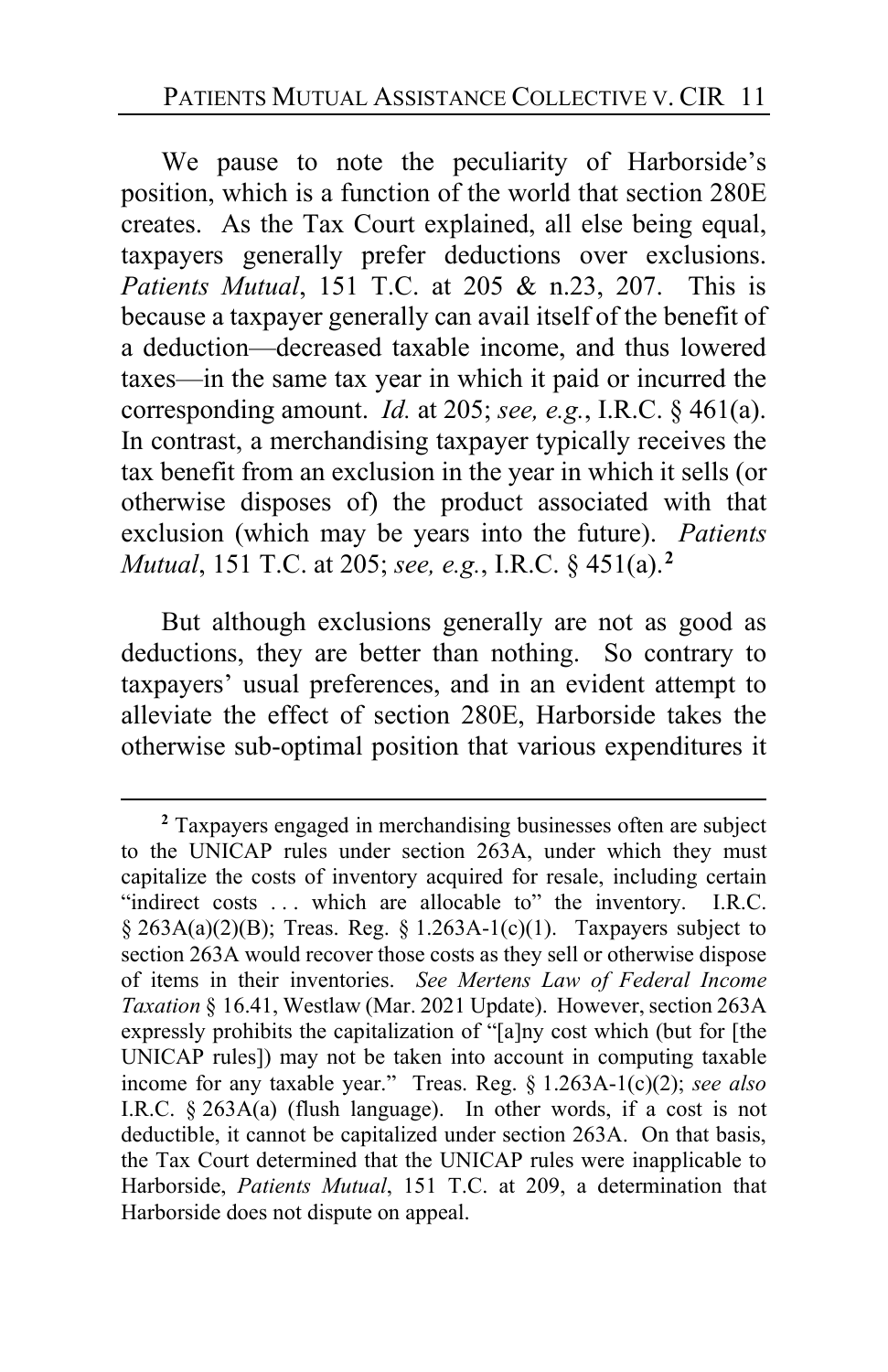incurred in the course of purchasing and processing the marijuana it resold are in fact excludible costs. These expenditures total over \$7 million and include, for instance, employee compensation relating to the negotiation of bud purchases and the cost of laboratory testing of marijuana.

Because Harborside is a merchandising business that must maintain an inventory, resolving this issue requires determining which inventory tax accounting provisions apply. In other words, we are tasked with resolving the valuation rules Harborside must use to determine the expenditures allocable to Harborside's cost of goods sold. We know those amounts include the purchase prices Harborside paid to buy marijuana. No one disputes that. But are any other items included as well? This question is a legal one involving the interpretation of the Internal Revenue Code and the Treasury Regulations, and our review therefore is de novo. *See Estate of Saunders v. Comm'r*, 745 F.3d 953, 957 (9th Cir. 2014). "Although a presumption exists that the Tax Court correctly applied the law, no special deference is given to the Tax Court's decisions." *Knudsen v. Comm'r*, 793 F.3d 1030, 1033 (9th Cir. 2015) (quotations omitted).

To answer the question presented, we begin with the Code's notion of inventory. Inventory generally refers to the goods owned by the taxpayer that are intended for sale to purchasers or that will physically become part of the product sold to purchasers. *See* Treas. Reg. § 1.471-1. A winery, for instance, would include in its inventory not only the grapes it purchases to make wine, but also the bottles, corks, and labels it uses to package that wine for sale. *See* Internal Revenue Serv., *The Wine Industry Audit Technique Guide*  21 (Mar. 2011).

Section 471 prescribes that whenever a taxpayer is required to maintain an inventory, such inventory "shall be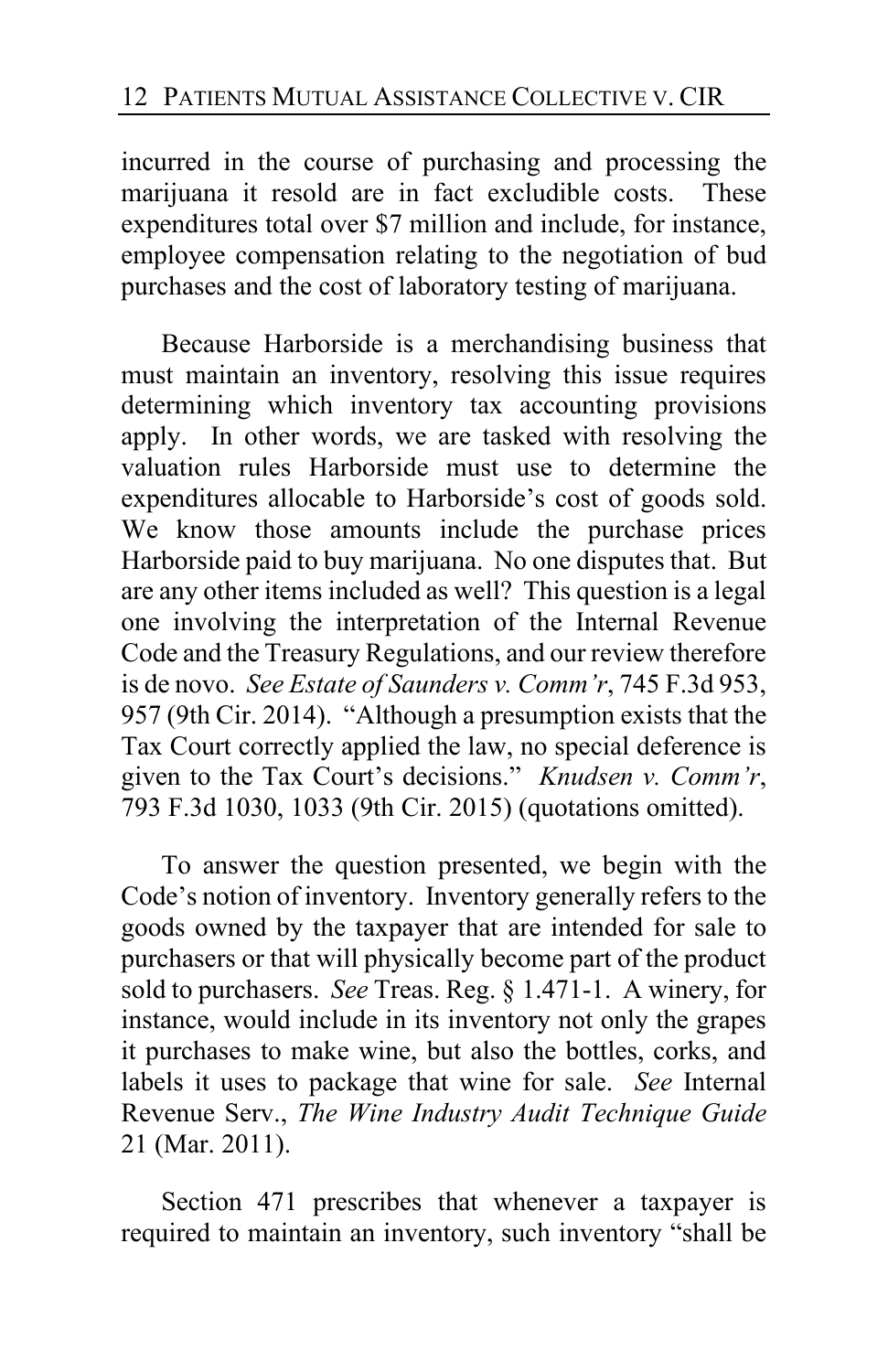taken by such taxpayer on such basis as the Secretary [of the Treasury or his delegate] may prescribe as conforming as nearly as may be to the best accounting practice in the trade or business and as most clearly reflecting the income." I.R.C. § 471(a); *see id.* § 7701(a)(11)(B). In *Thor Power Tool Co. v. Commissioner*, 439 U.S. 522 (1978), the Supreme Court recognized that the second test—the clear reflection of income requirement—is "paramount,"<br>emphasizing that the Treasury Regulations "state[] emphasizing that the Treasury Regulations categorically that '*no* method of accounting is acceptable unless, in the opinion of the Commissioner, it clearly reflects income.'" *Id.* at 540 (quoting Treas. Reg. § 1.446-1(a)(2)). Thus, "the Code and Regulations give the Commissioner broad discretion to set aside the taxpayer's method if, 'in [his] opinion,' it does not reflect income clearly." *Id.* (alteration in original).

Under the authority of section 471(a), the Internal Revenue Service has promulgated sections 1.471-1 through 1.471-11 of the Treasury Regulations, which contain detailed rules governing how taxpayers must account for their inventories, including valuation methods. *See Thor Power Tool*, 439 U.S. at 532–33. Under these rules, taxpayers generally calculate the value of inventory using one of two methods: "cost" or "cost or market, whichever is lower." Treas. Reg. § 1.471-2(c). Regulations for each method are provided in sections 1.471-3 and 1.471-4, respectively. A taxpayer electing to use the "cost" method therefore must apply the definition of "cost" contained in section 1.471-3. *See id.* § 1.471-2(b).

Under section 1.471-3, the definition of "cost" is keyed to whether a taxpayer "purchased" or "produced" a given product. *Id.* § 1.471-3(b)–(c). For a taxpayer that "produced" the product it sells, "cost" includes not only "the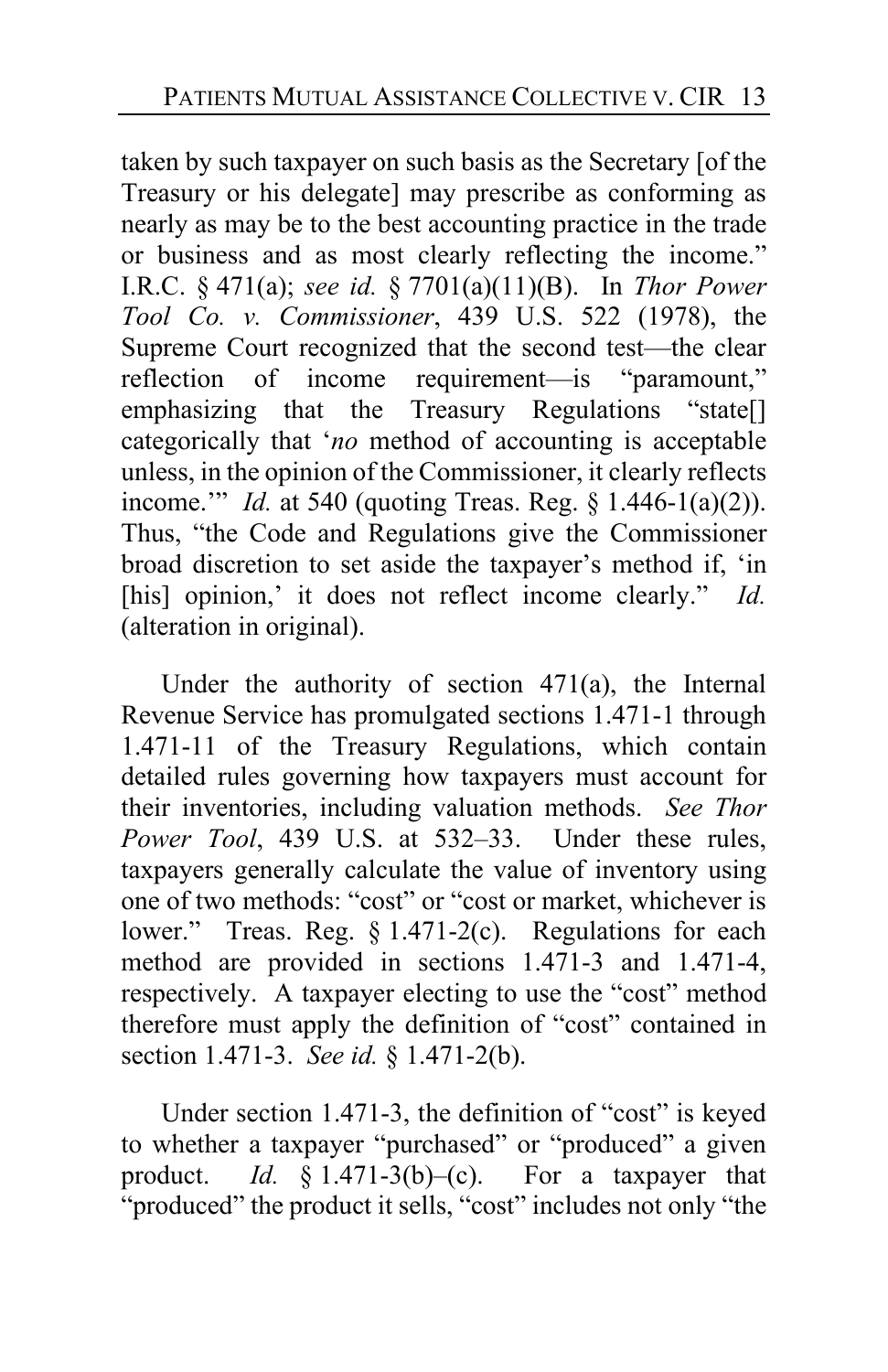cost of raw materials and supplies entering into or consumed in connection with the product," but also "expenditures for direct labor" and "indirect production costs incident to and necessary for the production of the particular article." *Id.*  $§$  1.471-3(c). In contrast, taxpayers reselling products that they "purchased" are entitled to include as cost only "the invoice price," less certain discounts not relevant here, as well as "transportation or other necessary charges incurred in acquiring possession of the goods." *Id.* § 1.471-3(b).

Harborside does not dispute that as a merchandising business, it must maintain its inventory in accordance with the regulatory scheme of section 471. *See* Treas. Reg. §§ 1.471-1, 1.471-2(b). Nor does Harborside dispute that it elected to use the "cost" method to account for its inventory. *Id.* §§ 1.471-2(c), 1.471-3. Harborside does dispute, however, which cost-method rules it is subject to for the years at issue. Before the Tax Court, Harborside argued that it had "produced" the products it sold and therefore should calculate the corresponding costs under section 1.471-3(c). The Tax Court rejected this argument and found that Harborside had "purchased," not "produced," the products it resold. *Patients Mutual*, 151 T.C. at 210–13. Harborside does not contest that determination on appeal. It therefore follows that Harborside's excludible cost relating to those products must be determined under section 1.471-3(b), applicable to purchasers, i.e., resellers. *See* 151 T.C. at 213.

2

Resisting this straightforward conclusion, Harborside proffers various arguments as to why section 1.471-3(b) supposedly does not apply to it. In essence, section 1.471-3(b) defines (and thereby limits) the types of outlays associated with purchased merchandise that a taxpayer can treat as inventory costs. Harborside wants to dump more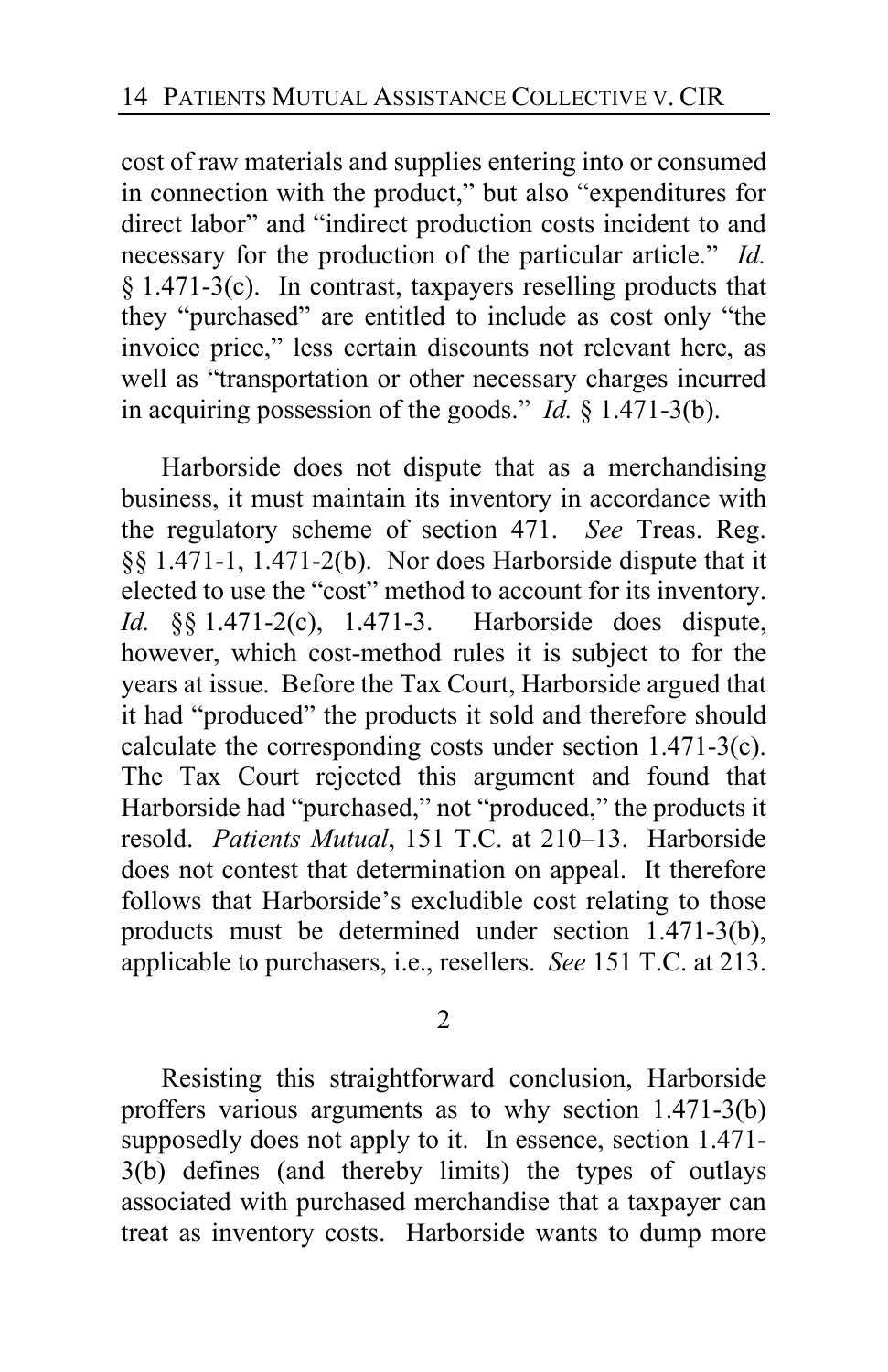such expenditures into its excludible costs than section 1.471-3(b) would otherwise allow, largely because section 280E does not allow corresponding deductions (and because section 263A's UNICAP rules are therefore inapplicable). Hence Harborside argues it is outside section 1.471-3(b) altogether. But Harborside's arguments are not persuasive.

*First*, Harborside asserts that it satisfied the general requirements of section 471—the "best accounting practice" and "clear reflection of income" rules—when it included the disputed exclusions within its inventory cost. *See* I.R.C.  $§$  471(a); Treas. Reg. § 1.471-2(a). Harborside argues that because the Commissioner does not directly assert that Harborside's inventory methods fail either of these general requirements, he could not force the company to comply with the specific rules of section 1.471-3. But this argument misapprehends the statute and its implementing regulations.

As discussed, section 471(a) mandates that "inventories shall be taken by [a] taxpayer *on such basis as the Secretary may prescribe* as conforming as nearly as may be to the best accounting practice in the trade or business and as most clearly reflecting the income." I.R.C.  $\S 471(a)$  (emphasis added). Under this authority, the Service has promulgated detailed regulations, the validity of which Harborside does not question, governing how taxpayers are to compute their inventories. *See* Treas. Reg. §§ 1.471-1 to -11. The Treasury Regulations echo the section 471(a) requirement, providing that "the inventory practice of a taxpayer should be consistent from year to year, and greater weight is to be given to consistency than to any particular method of inventorying or basis of valuation *so long as the method or basis used is in accord with §§1.471-1 through 1.471.11*." *Id.* § 1.471-2(b) (emphasis added).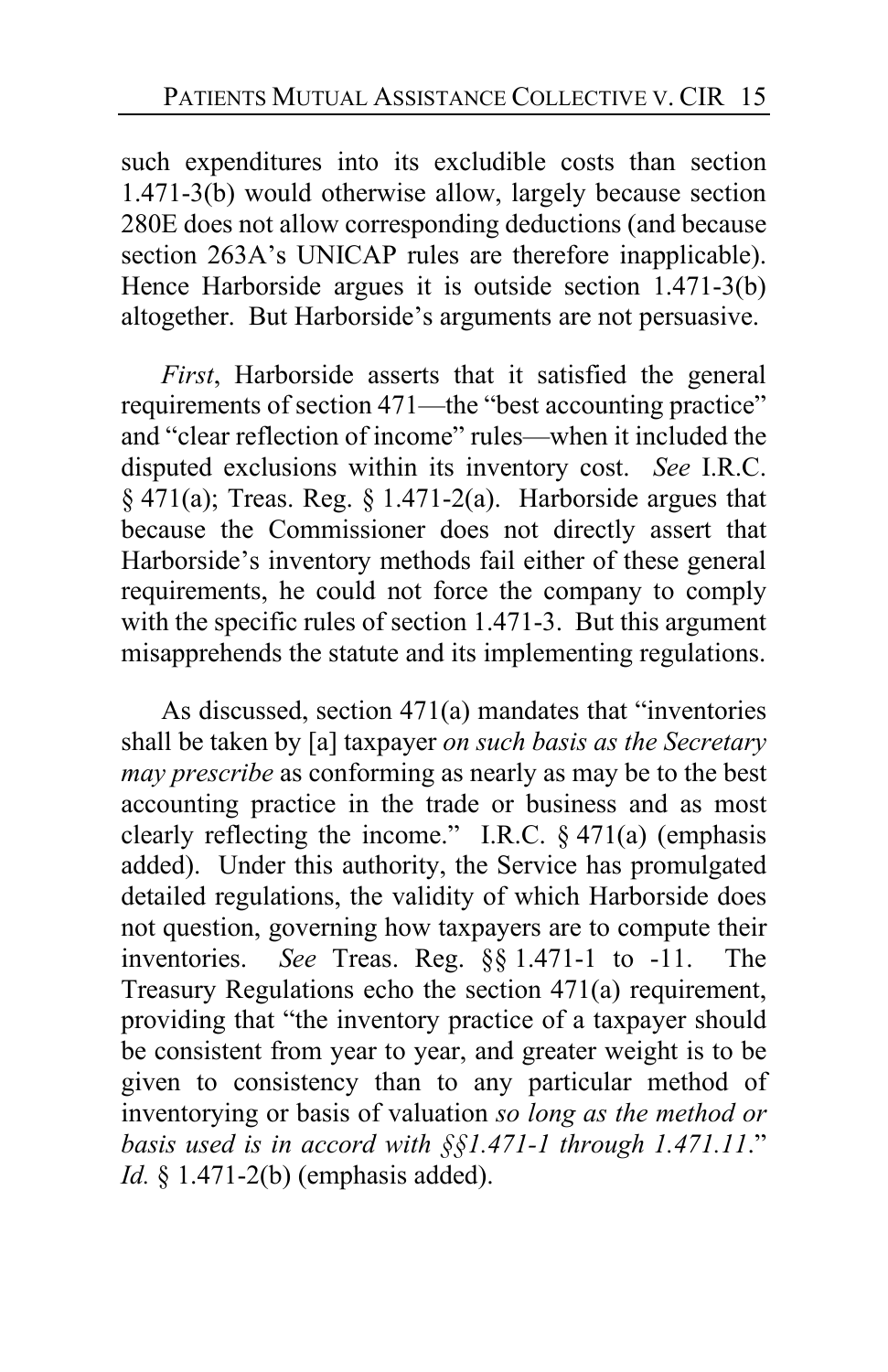Harborside wants us to treat section 471(a) as though it does not reference the implementing regulations, but it plainly does. Contrary to Harborside, compliance with section 471(a) cannot be assessed without consideration of its implementing regulations, here section 1.471-3(b). *See Thor Power Tool*, 439 U.S. at 533–35, 538–40 (holding that where a taxpayer using the "cost or market, whichever is lower" method did not comply with section 1.471-4, its inventory failed to clearly reflect income). Harborside cites no authority suggesting otherwise.

*Second*, Harborside argues that because the Commissioner did not frame his challenge to Harborside's inventory method in terms of a failure to clearly reflect income, he was without authority to compel Harborside to change its accounting methods—i.e., the way Harborside computed its inventory. This argument, too, is erroneous. Harborside is correct that the Commissioner may not force a taxpayer to use a particular accounting method where the taxpayer's chosen method conforms to law. *See, e.g.*, *Jim Turin & Sons, Inc. v. Comm'r*, 219 F.3d 1103, 1109 (9th Cir. 2000). But the Commissioner does have the power to assert deficiencies where a taxpayer's method of accounting does *not* conform with the applicable regulations. *See, e.g.*, *Thor Power Tool*, 439 U.S. at 533 (sustaining the Commissioner's disallowance of an inventory method of accounting that "was plainly inconsistent with the governing [Treasury] Regulations"). That is all the Commissioner sought to do here.

*Third*, Harborside argues that under our decision in *Max Sobel Wholesale Liquors v. Commissioner*, 630 F.2d 670 (9th Cir. 1980), section 1.471-3(b) cannot be grounds for disallowing Harborside's cost computation because it was (in Harborside's view) a "permissible" determination of cost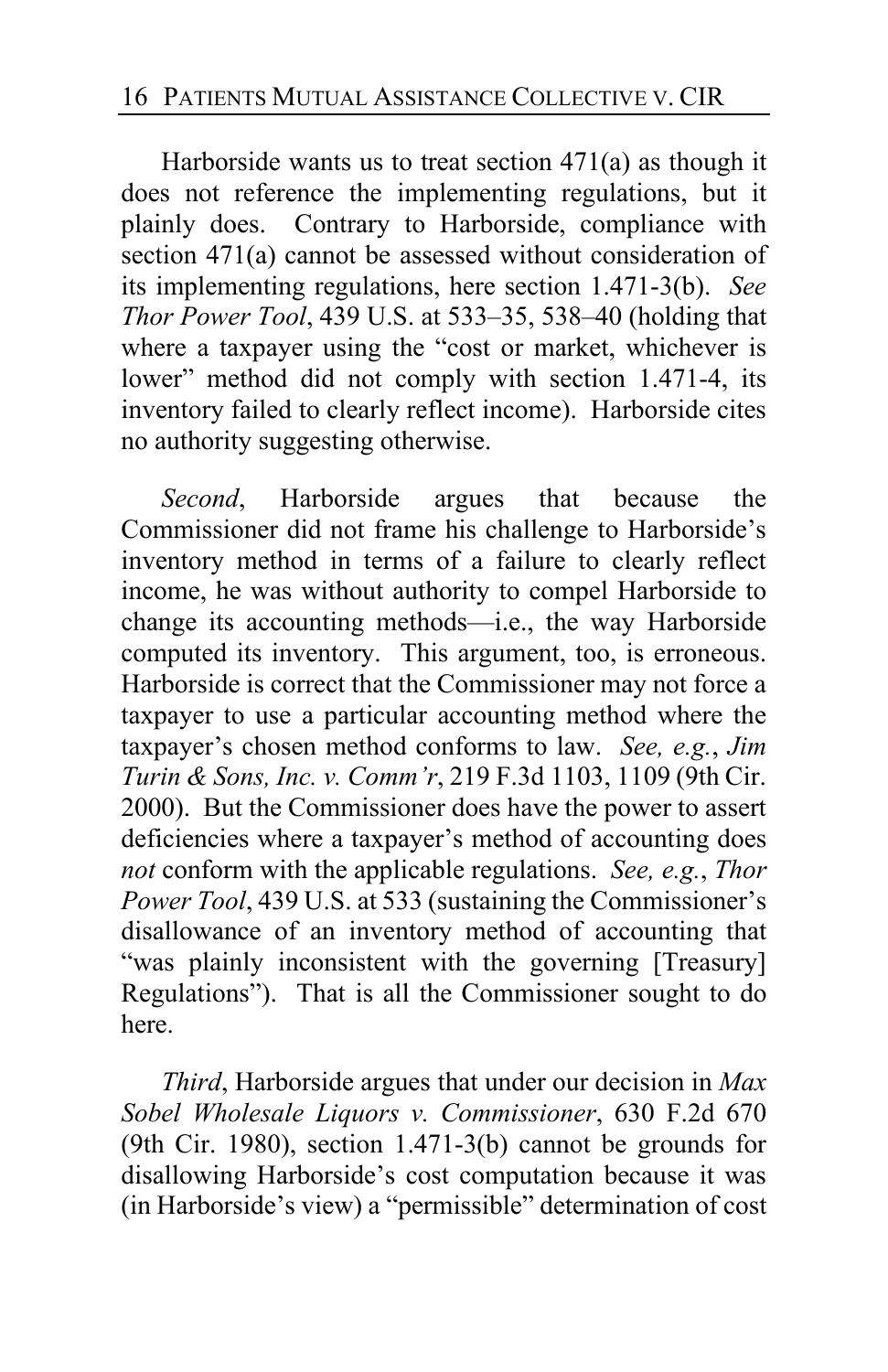of goods sold. But Harborside misreads *Max Sobel*, which held that a statute limiting deductions did not give the Commissioner the authority to deny exclusions for cost of goods sold. *See id.* at 671–72. The Commissioner is not purporting to invoke section 280E as a basis to deny Harborside exclusions for cost of goods sold. *Max Sobel* does not address the issue here, namely, which expenditures are includible in cost of goods sold in the first place.

*Finally*, Harborside argues that subsection (d) of section 1.471-3 exempts it from the requirements of subsection (b) and permits it to include its purchasing and processing costs in its inventory cost. But section 1.471-3(d) does not apply to Harborside. That provision applies only to industries "in which the usual rules for computation of cost of production are inapplicable." Treas. Reg. § 1.471-3(d). In such industries, "costs may be approximated upon such basis as may be reasonable and in conformity with established trade practice in the particular industry." *Id.* The regulation provides three examples of such industries: "[f]armers and raisers of livestock," certain "[m]iners and manufacturers," and "[r]etail merchants" that use the "retail method" to approximate costs. *Id.* Rules for each such industry are further detailed in respective sections of the Treasury Regulations. *See id.* §§ 1.471-6 to -8.

Section 1.471-3(d) is inapplicable because Harborside has failed to show that marijuana retail is an industry "in which the usual rules for computation of cost of production are inapplicable." *Id.* § 1.471-3(d). Each of the types of taxpayers to which subsection (d) applies faces some difficulty in using the standard methods. For example, farmers require special inventory costing rules "[b]ecause of the difficulty of ascertaining actual cost of livestock and other farm products." *Id.* § 1.471-6(c). Farmers therefore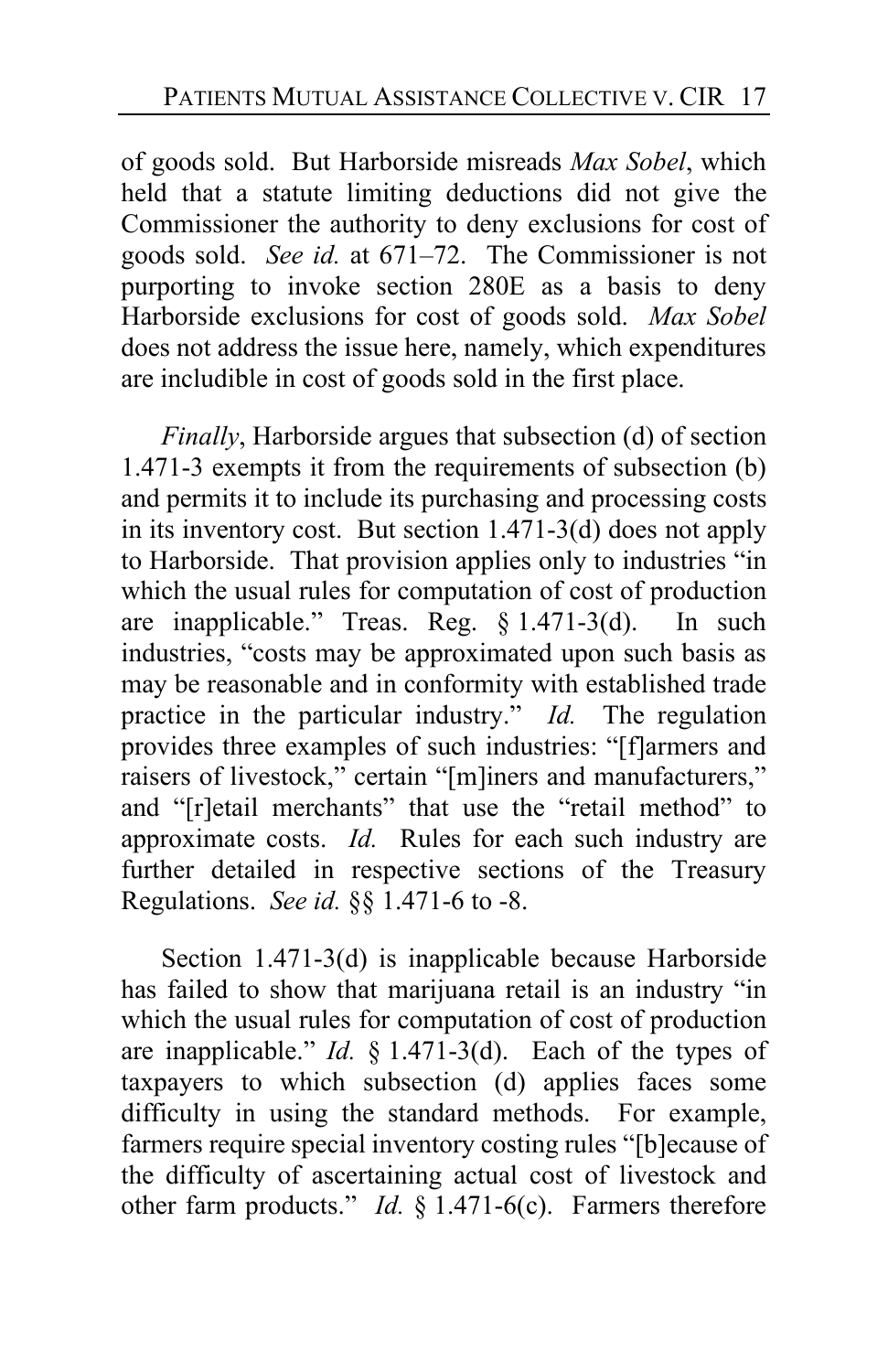are permitted to approximate their costs under special regulations. *Id.* (permitting farmers to use the "farm-price method" or "unit-livestock-price method" for approximating cost).

Harborside presents no cogent argument for why a marijuana dispensary cannot compute its "cost of production" under the usual rules that apply to a retailer. And it does not claim that it is a "retail merchant" that uses the "retail method" in its cost accounting. *Id.* § 1.471-  $3(d)(3)$ . Harborside's only argument appears to be that because its expenditures would be disallowed as deductions under section 280E, it instead should be allowed to exclude those amounts as costs by electing to proceed under section 1.471-3(d) rather than section 1.471-3(b). But Harborside does not ground this entitlement to different treatment in any statutory or regulatory authority. That the normal inventory accounting rules may be unfavorable to Harborside does not make them inapplicable to it. Section 1.471-3(d) therefore bears no relevance to Harborside's tax liabilities for the years at issue.

We thus hold that the Tax Court did not err in concluding that Harborside's inventory cost for each of the years at issue is determined by section 1.471-3(b). Although Harborside is subject to serious tax consequences because of the nature of its business, *see* I.R.C. § 280E, the primary argument it has preserved for our review fails based on generally applicable provisions of federal tax law. Marijuana dispensaries, like all taxpayers, must abide by the intricacies of the Internal Revenue Code and the Treasury Regulations.

This leaves Harborside arguing that the Tax Court erred in its application of section 1.471-3(b) by failing to allow at least some of Harborside's claimed exclusions (such as employee salaries relating to negotiating marijuana